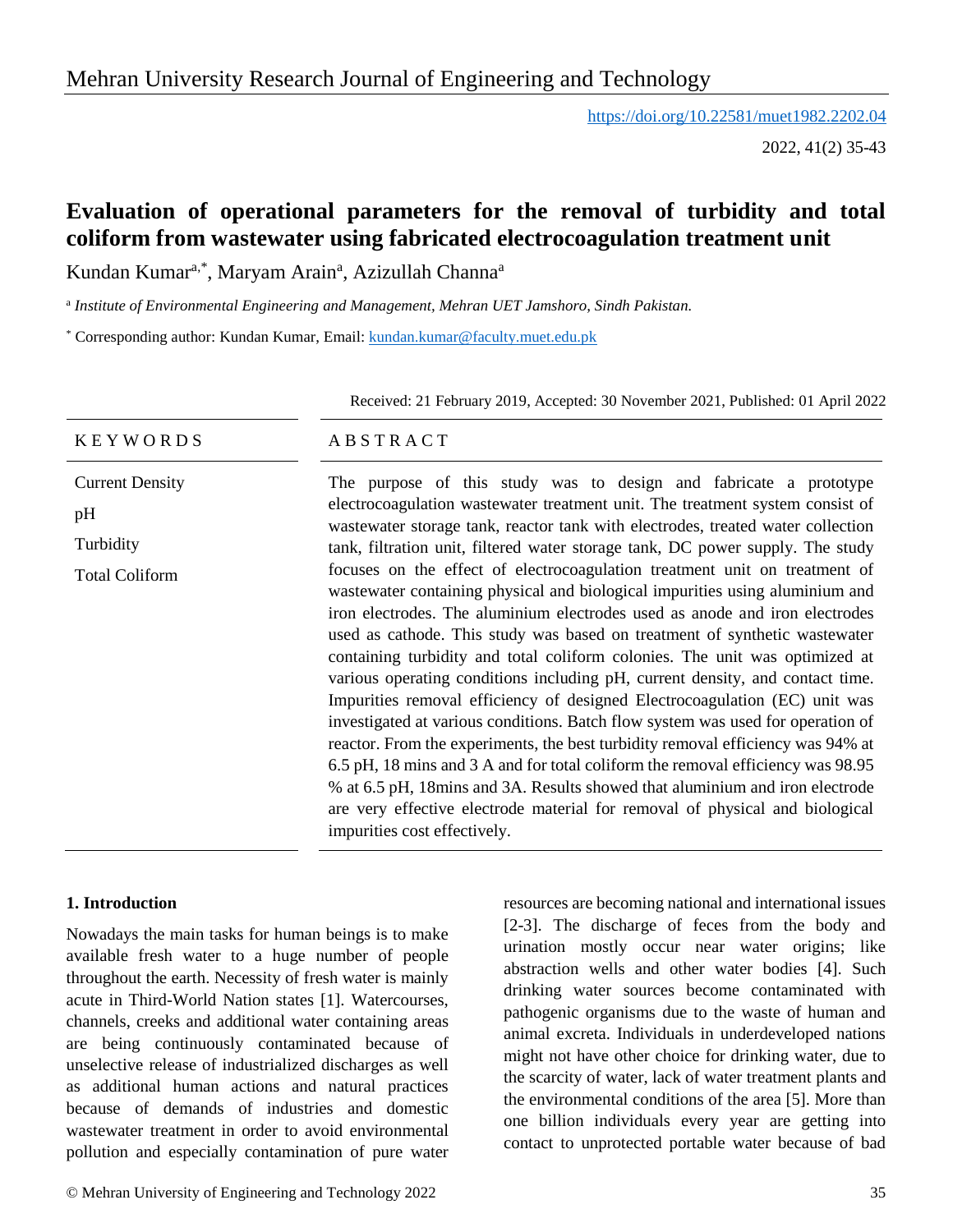source impure water quality and lack of satisfactory water treatment [6]. The presence of particulate materials such as algae, clays, silts, organic particles and soluble substances in water often causes it to get turbid or coloured [7]. Small particles, especially those with density close or less than to water such as bacteria and colloidal particles may never settle and remain suspended in the water. Therefore, agglomeration of particles into a larger floc is a necessary step for their removal by sedimentation [8] .Extremely established nations, such as the US, are also facing a serious necessity for wastewater treatment due to continuously growth in population, city expansion and climatic changes. The recycle of wastewater has turn out to be a completely essential [9]. Hence there is a crucial necessity to flourish advanced, efficient and low-cost systems for treating of wastewater. An extensive variety of wastewater cleaning methods are recognized which consist of biological process as well as a choice of physical and chemical methods which require chemical additions [10]. Frequent usage of physical and chemical cleaning procedures is filtration, air stripping, ionexchange, chemical precipitation, chemical oxidation, carbon adsorption, ultrafiltration, RO, electro dialysis, volatilization, gas stripping and solar disinfection [11- 12]. By cloud of identical favourable procedures built on EC technique are getting established, additionally present methods are upgraded which ensure no any addition of chemical [13]. These include electrocoagulation, electro flotation, electro decantation, and others [14]. From all the above, one of the best is electrocoagulation that is proofed to be cost-effective but till now it is less considered during technical consideration [15].

Electrocoagulation is currently a recognized water cleaning technique. This one is established on in situ electrolytic disbanding of the anode terminal besides might be freely automatic. At the same time by the anodic response, gas soap suds are produced at the cathode physique, supporting electro flotation. Typically, aluminium, iron, or stainless steel be there utilized by way of the conductor tools [16-17]. The popularity of these substance such as aluminium, Iron is in line for to their accessibility, low-cost , harmless in sense of toxicity, and demonstrated as efficient [18]. EC can be used for treatment of different types of water such as tannery and dyeing wastewater, organic wastewater, sewage, drinking water and heavy metal wastewater [19]. The removal mechanism for every pollutant varies much more it also changes as per factors

being considered during the treatment of wastewater containing different compounds. This treatment is complex process having various interactive operation and removal mechanism as per type of pollutants. Even the design configuration of reactor also varies as per desired need of treatment [20]. The mass of aluminium and iron electrodes decreased as the time of electrolysis increased and there is more consumption of electrode mass in acidic media. Electrodes life or consumption is depended of type of current applied. Electrodes consume at high quantity when AC current is applied moreover when DC current is applied electrodes consume at negligible amount [21].

The ultimate goal of wastewater treatment through EC as disinfection unit is to produce an effluent of such quality (dependent upon final use) that minimal additional controls are needed to manage any human health, agricultural or environmental risks. When reuse involves high-level risks of exposure for humans or livestock, that water will require disinfection processes to achieve the treatment levels set in the Guidelines of WHO [22]. The key intentions of this study is the way to conclude the best functioning factors accompanying using a worktable measure electrocoagulation component utilized for the treatment of synthetic wastewater. This study focus mainly on the development of prototype electrocoagulation water treatment unit. The quality of synthetic wastewater containing turbidity and total coliform were assessed at various pH, time and current density by treating the synthetic wastewater through this unit.

# **2. Materials and Methodology**

# *2.1 Materials*

Materials used in the study include Kaolin for increasing the turbidity, EMB Agar to use it as medium for growth of colonies, filter papers for filtering the water and aluminium and iron electrode for treating the water in electrocoagulation unit. This study focuses on the removal of turbidity and bacteria from synthetic wastewater prepared at laboratory.

### *2.2 Design of Electrocoagulation Unit*

The electrocoagulation unit was designed and operated for the removal of physicochemical and biological impurities of water. Electrocoagulation treatment unit design include a storage tank with a capacity of 15 L, installed before the reactor so as to use it as wastewater storage tank. The inlet valve is installed to flow out wastewater to reactor. The wastewater supplied through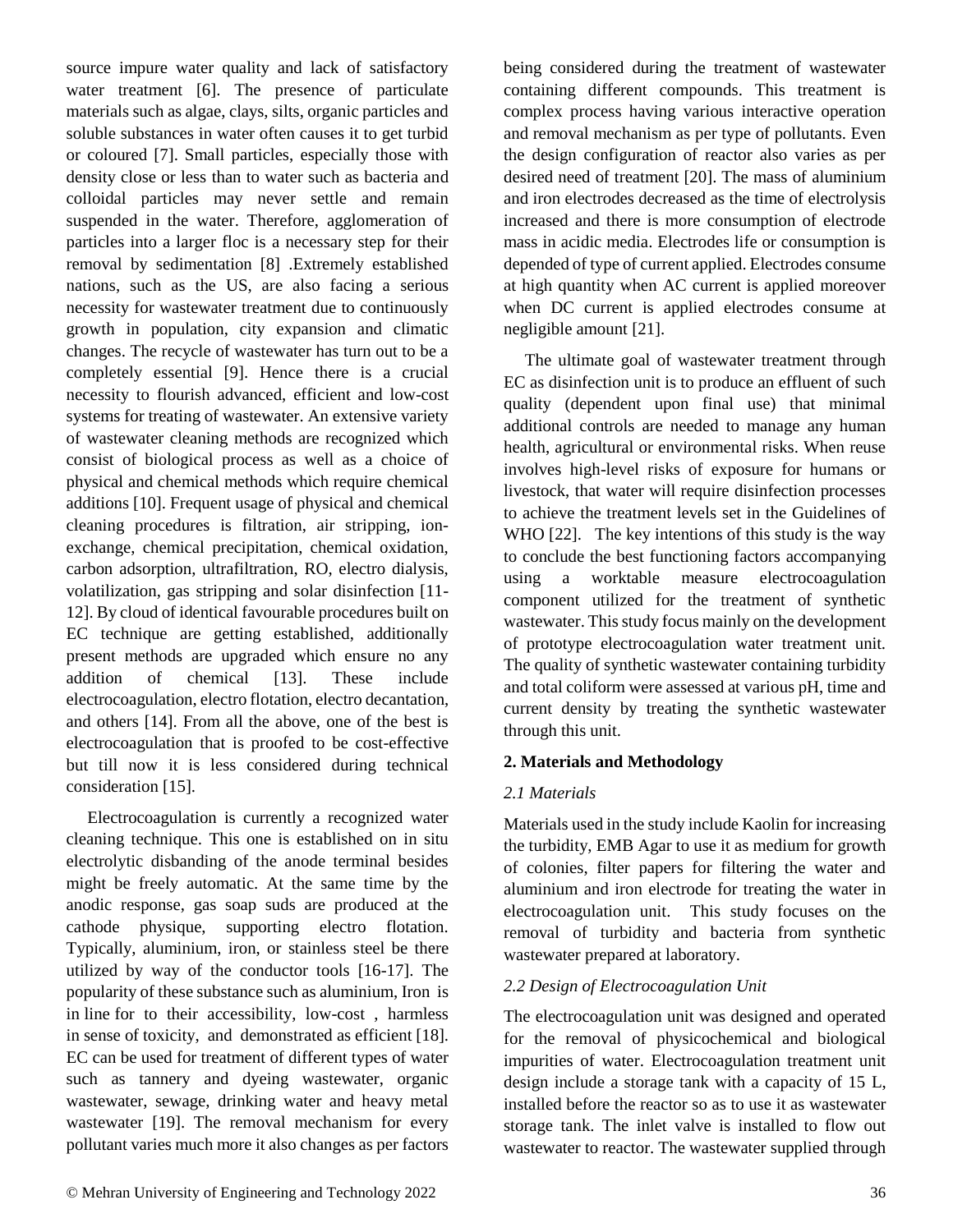inlet valve is treated in electrocoagulation reaction tank which consist of the aluminium electrodes as anode with a size of  $6 \times 6$  in<sup>2</sup> and 3 mm thick whereas iron electrodes as cathode with a size of  $6 \times 6$  in<sup>2</sup> and 1.5 mm thick and quantity of electrode was varied according to the requirement. The electrodes were square in shape which were arranged with a space of 1inch between them with submerged area of  $30 \text{ in}^2$  each. The electrode arrangement is monopolar. In monopolar arrangements, the performance improvement is achieved by using EC cells with monopolar electrodes in parallel combinations. The reactor tank also consist of mixing pump which help in stabilizes the quality of water. The electrodes are connected to DC transformer comprising of range of 0-50 V and 0-10 A as shown in Figs. 1 and 2. The treated water is flowed out of the reaction chamber secondary tank for self-settling process and the self-settled water is further released from secondary tank with help outlet valve and transferred to the filtration unit and filtered water will be tested for microbial and physicochemical parameter analysis.



**Fig. 1.** Design structure of electrocoagulation treatment unit

# **Fig. 2.** Setup for electrocoagulation treatment unit *2.3 Sample Preparation and Analysis*

## *2.3.1 Preparation of synthetic wastewater containing turbidity*

An artificial turbid wastewater was prepared by addition of kaolin solution to tap water. Kaolin solution was prepared, by adding five grams of laboratory grade kaolin (Anachemia AC-5302) into a litre of water. About 1000 mL of kaolin solution was added to 20 L and to obtain 250 NTU [23]. The samples were analysed by turbidity meter which determine the turbidity of water.

## *2.3.2 Preparation of synthetic wastewater containing bacterial contamination*

An artificial bacterial contaminated wastewater was be prepared by addition of wastewater in surface water. Before treatment the numbers of colonies of total coliform were identified in the wastewater. To test wastewater containing bacterial contamination were analysed by membrane filtration technique using Millipore Membrane Filtration Assembly, a 100 mL sample is tested for Coliform Forming Unit [24]. Overall bacteria from water sample will be filtered by filter paper. The filter paper was placed in EMB agar medium that are further incubated at a temperature of  $35 + 0.5^{\circ}$ C for 24 h. Bacteria generate lactose in the agar medium and yield an acid-aldehyde compound combines with Schiff's layer over the colonies which are viewed under 10-15 X magnification using colony counter.

## *2.4 Operation of Electrocoagulation Reactor*

This includes the removal of multiple physical and biological parameters. The parameters removed from wastewater include turbidity and total coliform. All the parameters removal involves variable conditions till best efficiency achieved. The overall reactions involved in this system include seeding which is the reduction of metallic ions from anode electrode in order to form new larger particles with high stability, the next is emulsion breaking in which oxygen and hydrogen ions are broken down from water available in the reactor [25]. Another is bleaching process in which oxygen ions available in the reactor helps in oxidizing the bacteria, biohazards, cyanides, dyes, virus, etc. Afterwards oxidation reduction process takes place, in this process the reaction is finally moved towards its natural end point inside the reactor and rapidly the natural process occurs like it occurs in the wet chemistry [26].

The removal of the turbidity involves the preparation of synthetic turbid wastewater by adding kaolin solution to portable water. For performance evaluation of EC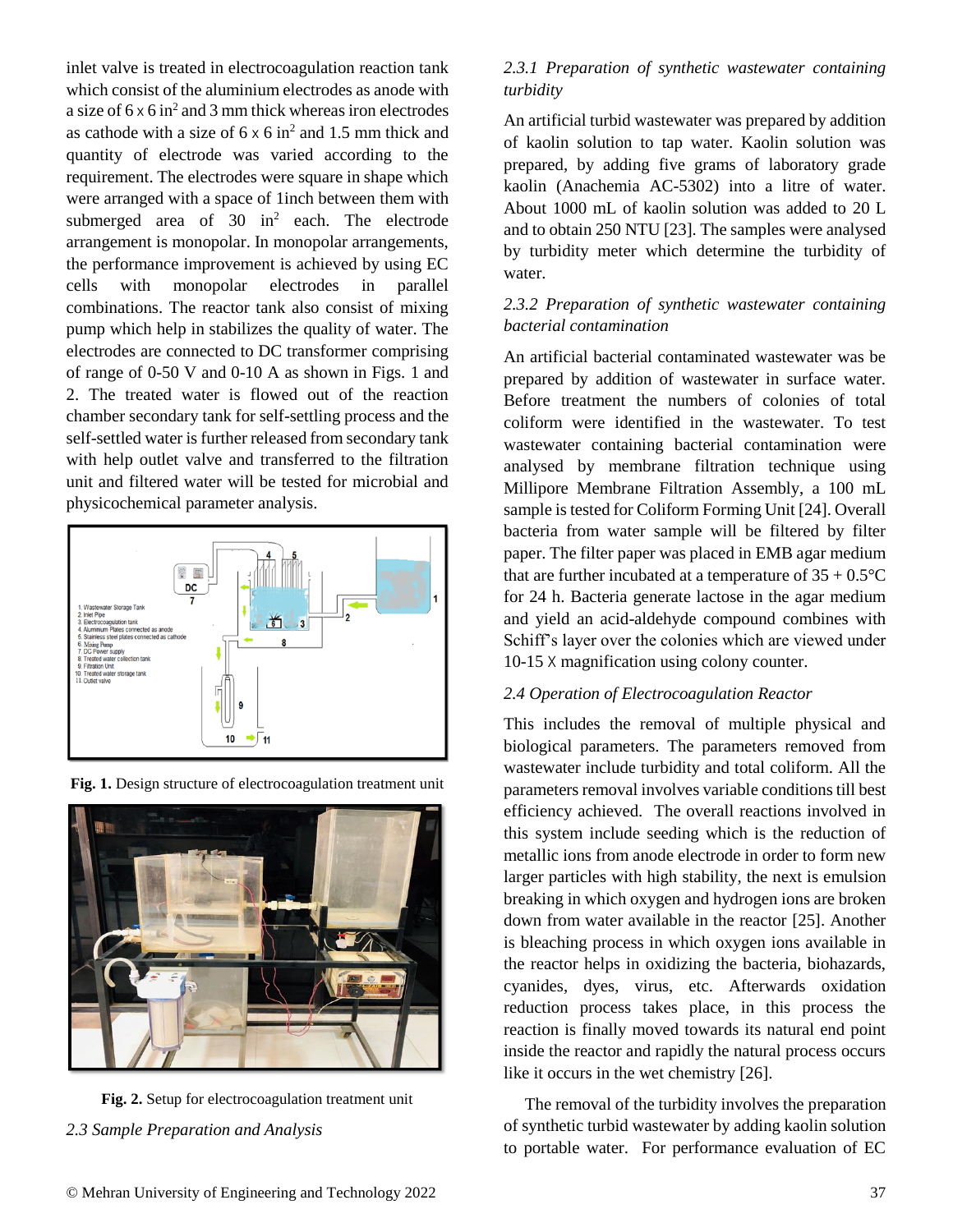unit for turbidity removal, total 24 samples were treated of varying turbidity levels. The variable operational parameter for the turbidity removal were pH within the range of 5.5 to 8.5, contact time i.e. 06 to 18 min, and current density of 1.5A and 3 A. Turbidity was analysed by turbidity meter (Lovibond).

In order to remove biological impurities from synthetic wastewater, firstly an artificial bacterial contaminated wastewater was prepared by addition of sewerage wastewater in surface water. The evaluation of total coliform using EC treatment method involve 24 number of sample containing variable total coliform colonies under various operational parameter for the total coliform removal include pH within the range of 5.5 to 8.5, contact time i.e. 06 to 18 min, and current density of 1.5 A and 3 A. Total coliform colonies were analysed using membrane filtration technique.

#### **3. Result and Discussion**

The result for the treatment of wastewater containing Turbidity and Total Coliforms using electrocoagulation at various operating parameters are given below.

#### *3.1 Removal of Turbidity*

During the operation of the electrocoagulation treatment unit for the removal of turbidity from synthetic wastewater, the removal efficiency was observed at variable parameters. These parameters include pH, current density, contact time and electrode material. To find the effect of each parameter, the remaining parameters were kept unvaried. Water turbidity removal efficiency was observed at fixed 1.5 A current density with variable pH as 5.5, 6.5, 8.5 and reaction time as 6, 12, 18 min. Higher removal efficiency i.e. 90% was observed at 18 minutes having pH as 6.5 and current density 1.5 A as shown in Table 1.

During second experiment water turbidity removal efficiency was observed at fixed 3 A current density with variable pH as 5.5, 6.5, 8.5 and reaction time as 6, 12, 18 min. Higher removal efficiency i.e. 94% was observed at 12 min having pH as 6.5 and current density 3 A as shown in Table 2. This is due to the electrolytic addition of coagulating metal ions directly from sacrificial electrodes. These ions coagulate with turbidity agents in the water, in a similar manner to the addition of coagulating chemicals such as alum and ferric chloride, and allow the easier removal of the pollutants [27].

#### **Table 1**

Turbidity removal efficiency at 1.5 A

| S.<br>No.      | pH  | Current<br>Density<br>(A) | Time<br>of<br>Contact<br>(min) | Initial<br>Turbidity<br>(NTU) | Final<br>Turbidity<br>(NTU) | Removal<br>Efficiency<br>(%) |
|----------------|-----|---------------------------|--------------------------------|-------------------------------|-----------------------------|------------------------------|
| $\,1$          | 5.5 | 1.5A                      | 6                              | 165                           | 80                          | 51.52                        |
| $\overline{2}$ |     |                           | 12                             | 205                           | 61                          | 70.24                        |
| 3              |     |                           | 16                             | 210                           | 39                          | 81.43                        |
| $\overline{4}$ |     |                           | 18                             | 220                           | 37                          | 83.18                        |
| 5              | 6.5 | 1.5A                      | 6                              | 202                           | 73                          | 63.86                        |
| 6              |     |                           | 12                             | 198                           | 49                          | 75.25                        |
| 7              |     |                           | 16                             | 201                           | 27                          | 86.57                        |
| 8              |     |                           | 18                             | 222                           | 22                          | 90.09                        |
| 9              | 8.5 | 1.5A                      | 6                              | 206                           | 107                         | 48.06                        |
| 10             |     |                           | 12                             | 216                           | 71                          | 67.13                        |
| 11             |     |                           | 16                             | 199                           | 40                          | 79.90                        |
| 12             |     |                           | 18                             | 209                           | 41                          | 80.38                        |



**Fig. 3.** Time optimization for turbidity removal for 1.5 A



**Fig. 4.** pH optimization for turbidity removal for 1.5 A

Another factor affecting the turbidity removal is pH. When pH slightly acidic more H<sup>+</sup> ions are produced and there is greater conductivity due to which more ions are released that forms flocs and settlement process is increased The turbidity removal efficiency using aluminium and iron electrodes increased as the initial pH increased from 5.5 to reach its maximum value at pH 6.5 and then declined with further increase of pH as 8.5. This change of turbidity removal with the initial pH is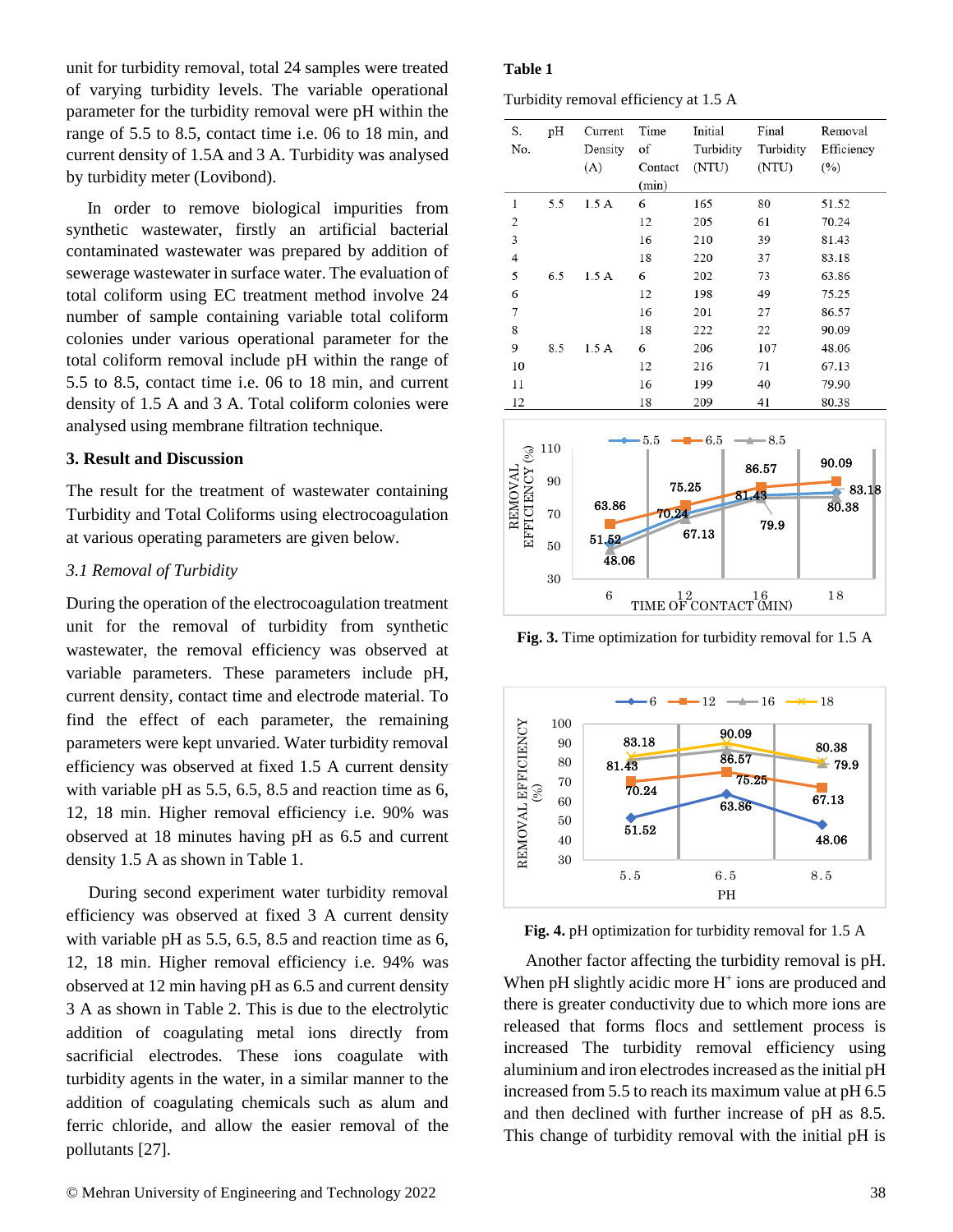mainly attributed to the predominant species of aluminium where in neutral pH the majority of aluminium coagulants were formed and there are oxidants such as oxygen, present in sufficient concentration,  $Fe^{2+}$  is oxidized in bulk solution to  $Fe^{3+}$ which is good coagulant hence increases the removal efficiency [28].

#### **Table 2**

Turbidity removal efficiency at 3 A

| S.             | pH  | Current | Time of | Initial   | Final     | Removal    |
|----------------|-----|---------|---------|-----------|-----------|------------|
| No.            |     | Density | Contact | Turbidity | Turbidity | Efficiency |
|                |     | (A)     | (min)   | (NTU)     | (NTU)     | $(\%)$     |
| 1              | 5.5 | 3A      | 6       | 206       | 107       | 48.06      |
| 2              |     |         | 12      | 216       | 71        | 67.13      |
| 3              |     |         | 16      | 199       | 40        | 79.90      |
| $\overline{4}$ |     |         | 18      | 209       | 41        | 80.38      |
| 5              | 6.5 | 3A      | 6       | 201       | 80        | 60.20      |
| 6              |     |         | 12      | 205       | 53        | 74.15      |
| 7              |     |         | 16      | 210       | 27        | 87.14      |
| 8              |     |         | 18      | 220       | 13        | 94.09      |
| 9              | 8.5 | 3A      | 6       | 165       | 39        | 76.36      |
| 10             |     |         | 12      | 205       | 37        | 81.95      |
| 11             |     |         | 16      | 204       | 33        | 83.82      |
| 12             |     |         | 18      | 198       | 27        | 86.36      |
|                |     |         |         |           |           |            |







**Fig. 6.** pH optimization for turbidity removal for 3 A

# *3.1.1 Effect of operational parameters on turbidity removal*

The Figs. 3 and 5 above represent the influence of contact time on turbidity removal efficiency. The removal efficiency was determined at variable time interval i.e. 6, 12, 16, 18 min. The removal efficiency increases promptly and reaches to approximate 94% at 18 minutes and heading towards the constant removal efficiency. The pH of wastewater is highly important in treatment using electrocoagulation method. This study is carried by keeping the pH in the range from 5.5 to 8.5. The best turbidity reduction percentage was obtained at neutral pH using electrocoagulation treatment method. The above Figs. 4 and 6 show that highest turbidity removal efficiency was obtained at 6.5 pH at variable current density and time of contact. The applied current at electrodes is most important constraint which affects the removal efficiency. In order to find the effect of current density, the turbid water was treated with variable current density i.e. 1.5 A and 3 A. All the current density produced variable turbidity removal efficiency. The turbidity removal increased with change in current density. The best removal was found at 3 A with efficiency of 94%. The electrode material also plays an important role in removal of turbidity from water. The combined effect of aluminium and iron electrode showed best removal efficiency of turbidity as 94% at 6.5 pH, 3 A and 18 min.

Energy Consumption (kWh) =  $\frac{EIt_{EC}}{(C_o - C_t)V}$ 

Using Eq. 1, when  $E = 28$  V,  $I = 3$  A,  $t_{EC} = 18 \, min = \frac{18}{60}$  $\frac{16}{60}$  h, C<sub>o</sub> = 220 NTU, C<sub>t</sub> = 13 NTU,  $V = 10$  L, then

Energy Consumption =  $\frac{28\times3\times0.3}{(220-13)10}$  = 0.012 kWh.

#### *3.2 Removal of Total Coliform*

During the operation of the electrocoagulation treatment unit for the removal of total coliform from synthetic wastewater, the removal efficiency was observed at variable parameters. These parameters include pH, current density, contact time and electrode material. To find the effect of each parameter, the remaining parameter was kept unvaried. Bacterial (total coliform) removal efficiency was detected at 1.5 A current density with the variability in pH as 5.5, 6.5, 8.5 and reaction time as 6, 12, 18 min. The higher removal efficiency was witnessed at 18 min having pH as 6.5 and current density 1.5 A as shown in Table 3.

(1)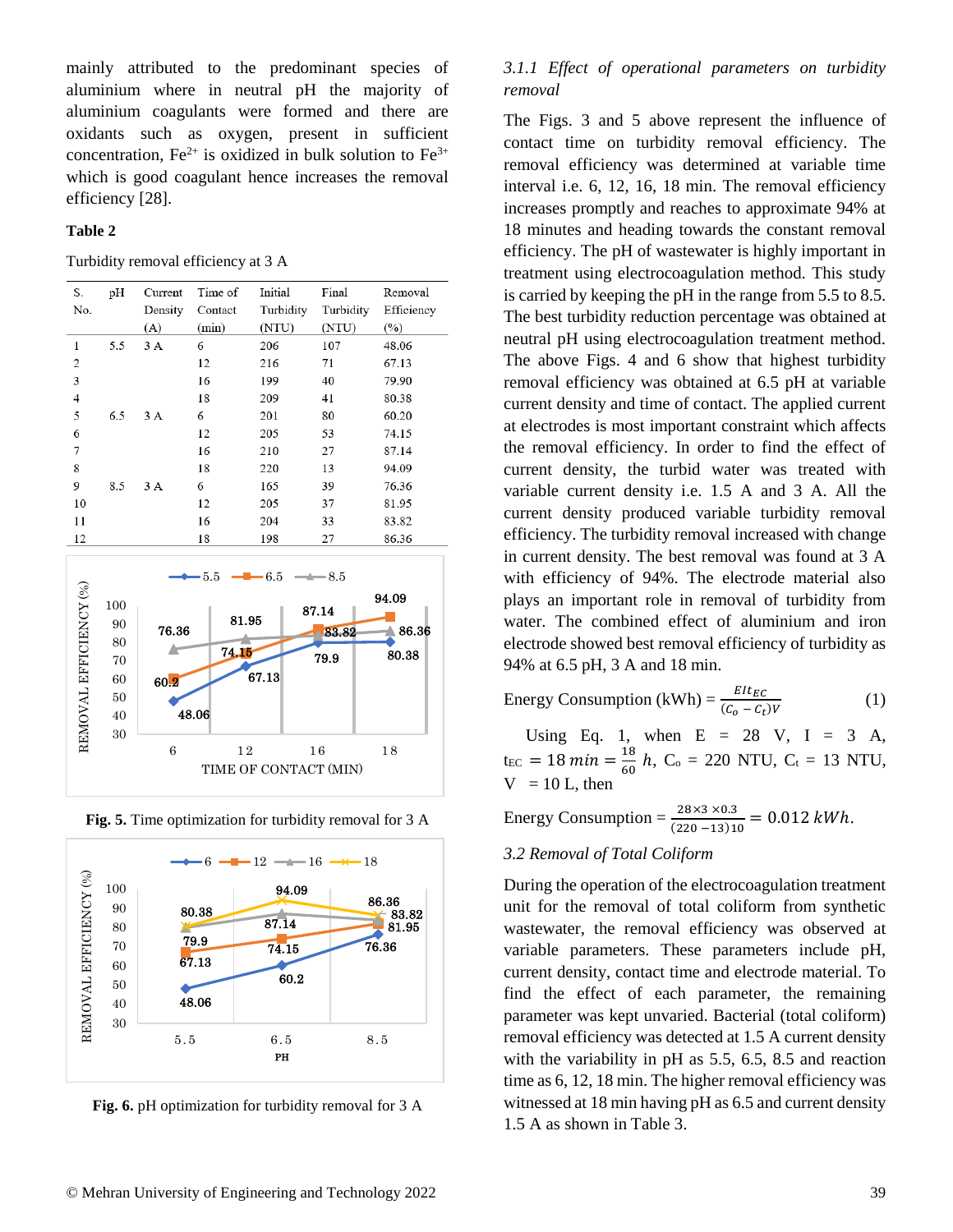During the second attempt for removal of total coliform at 3 A current density at variable pH as 5.5, 6.5, 8.5 and reaction time as 6, 12, 18 min. The total coliform removal efficiency was 98%, was observed at 12 min having pH as 6.5 and current density 3 A as shown in Table 4.

#### **Table 3**

Total Coliform removal efficiency at 1.5 A

| S.<br>No.      | pH  | Current<br>Density<br>(A) | Time of<br>Contact<br>(min) | Before<br>Disinfection<br>(CFU/100mL) | After<br>Disinfection<br>(CFU/100mL) | Removal<br>Efficiency<br>$\%$ |
|----------------|-----|---------------------------|-----------------------------|---------------------------------------|--------------------------------------|-------------------------------|
| 1              | 5.5 | 1.5A                      | 6                           | 243                                   | 113                                  | 53.50                         |
| $\overline{2}$ |     |                           | 12                          | 189                                   | 67                                   | 64.55                         |
| 3              |     |                           | 16                          | 167                                   | 43                                   | 74.25                         |
| $\overline{4}$ |     |                           | 18                          | 207                                   | 39                                   | 81.16                         |
| 5              | 6.5 | 1.5A                      | 6                           | 156                                   | 51                                   | 67.31                         |
| 6              |     |                           | 12                          | 223                                   | 35                                   | 84.30                         |
| 7              |     |                           | 16                          | 255                                   | 13                                   | 94.90                         |
| 8              |     |                           | 18                          | 221                                   | 04                                   | 98.19                         |
| 9              | 8.5 | 1.5A                      | 6                           | 227                                   | 86                                   | 62.11                         |
| 10             |     |                           | 12                          | 218                                   | 69                                   | 68.35                         |
| 11             |     |                           | 16                          | 177                                   | 52                                   | 70.62                         |
| 12             |     |                           | 18                          | 161                                   | 31                                   | 80.75                         |



**Fig. 7.** Time optimization for total coliform removal for 1.5 A



**Fig. 8.** pH optimization for total coliform removal for 1.5 A

#### **Table 4**

Total Coliform removal efficiency at 3 A

| S.<br>No. | pH  | Current<br>Density | Time<br>of | Before<br>Disinfection | After<br>Disinfection | Removal<br>Efficiency |
|-----------|-----|--------------------|------------|------------------------|-----------------------|-----------------------|
|           |     | (A)                | Contact    | (CFU/100mL)            | (CFU/100mL)           | (%)                   |
|           |     |                    | (min)      |                        |                       |                       |
|           | 5.5 | 3A                 | 6          | 197                    | 88                    | 55.33                 |
| 2         |     |                    | 12         | 226                    | 53                    | 76.55                 |
| 3         |     |                    | 16         | 211                    | 45                    | 78.67                 |
| 4         |     |                    | 18         | 187                    | 27                    | 85.56                 |
| 5         | 6.5 | 3A                 | 6          | 176                    | 39                    | 77.84                 |
| 6         |     |                    | 12         | 205                    | 4                     | 98.05                 |
| 7         |     |                    | 16         | 211                    | 3                     | 98.58                 |
| 8         |     |                    | 18         | 191                    | $\overline{2}$        | 98.95                 |
| 9         | 8.5 | 3A                 | 6          | 143                    | 54                    | 62.24                 |
| 10        |     |                    | 12         | 191                    | 69                    | 63.87                 |
| 11        |     |                    | 16         | 215                    | 52                    | 75.81                 |
| 12        |     |                    | 18         | 183                    | 31                    | 83.06                 |



**Fig. 9.** Time optimization for total coliform removal for 3 A



**Fig. 10.** pH optimization for total coliform removal for 3 A

### *3.2.1 Effect of operational parameters on total coliform removal*

Figs. 7 and 9 present the impact of contact time on total coliform removal efficiency. The experiments were carried out to determine the removal percentage at various time lapse i.e. 6, 12, 16, 18 min. The removal efficiency increases quickly and reaches to 98% at 12 min and provides the constant removal efficiency.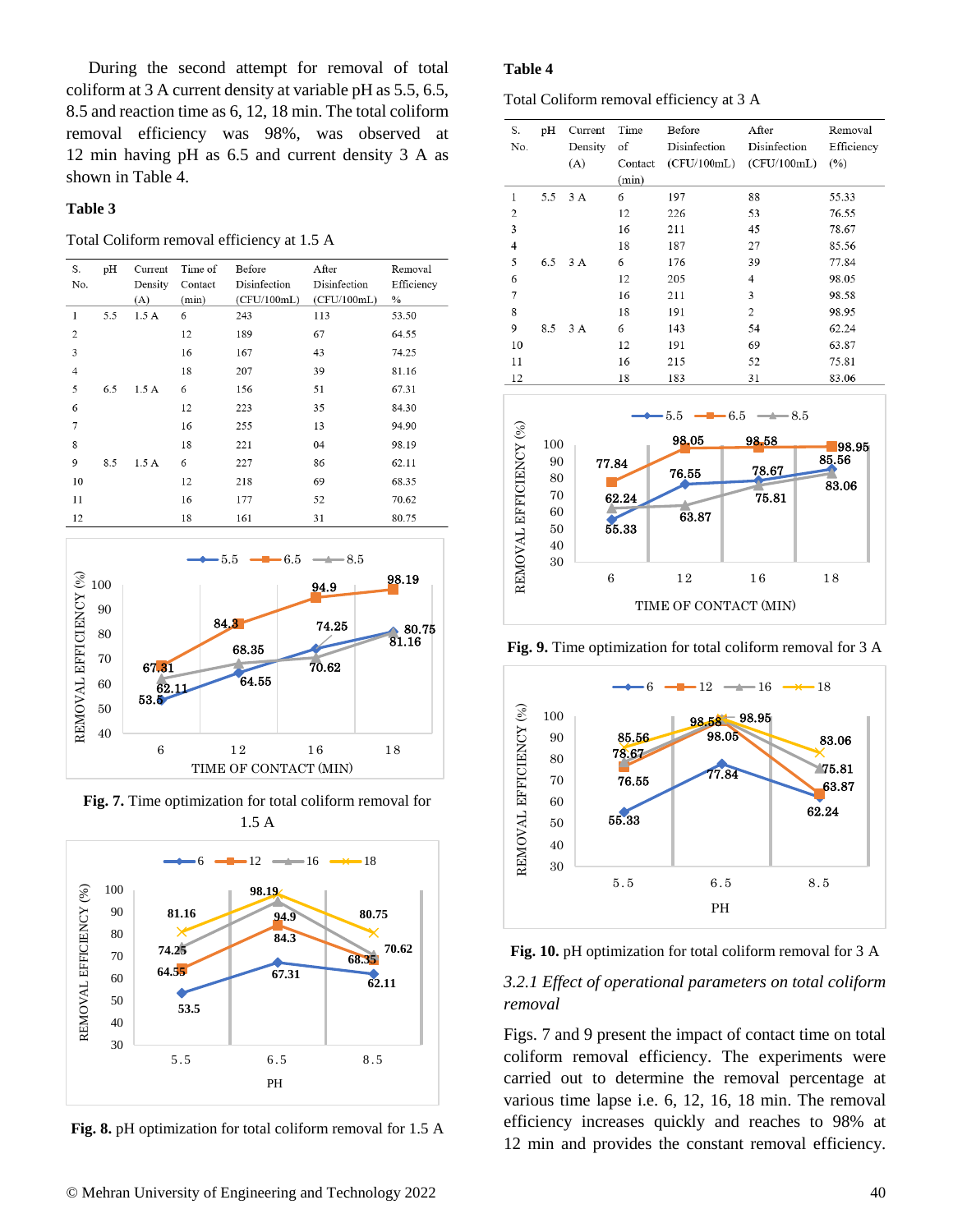The pH of wastewater is highly important in removal of total coliform using electrocoagulation treatment method. The experiment study was carried at pH between 5.5 and 8.5. The higher reduction percentage of total coliform was obtained at slightly acidic pH and neutral pH using electrocoagulation treatment method. Figs. 8 and 10 show high total coliform removal efficiency at 6.5 pH with variability in current density and time of contact. The current supplied to electrodes is vital in effecting the removal efficiency of total coliforms. In order to find the best removal efficiency by varying the applied current, the synthetic wastewater having bacterial contamination was treated at current density of 1.5 A, 3 A. During the experiment it was observed that current applied provide some removal efficiency and the best removal was achieved at 3 A with efficiency 98%. The electrode material plays vital role in removal of total coliform from wastewater. The combined effect of the electrodes used in the research i.e. aluminium and iron are much more effect in removal of total coliform and best percentage removal efficiency with respect to pH, current density, contact time and electrode material was 98% at 6.5 pH, 3 A and 12 min.

Using Eq. 1, when  $E = 28$  V,  $I = 3$  A,  $t_{EC} = 12 \, min = \frac{12}{60}$  $\frac{12}{60}$  h, C<sub>o</sub> = 205 CFU, C<sub>t</sub> = 04 CFU,  $V = 10$  L, then

Energy Consumption =  $\frac{28 \times 3 \times 0.2}{(205 - 0.1)4}$  $\frac{26 \times 3 \times 0.2}{(205 - 04)10} = 0.0083 \text{ kWh}.$ 

# **4. Conclusion**

This study focuses on the removal of turbidity and total coliform by using electrocoagulation treatment unit and purpose of fabricating the pilot scale project is to use this project for treating of impurities in future at one platform. This treatment unit can be operated by varying some of the parameter such as pH, contact time, current density and electrodes materials (iron and aluminium). It is a user friendly interface experiment setup. Specifically, following conclusions are made.

1. Electrocoagulation is an investigational method where optimum conditions are determined. The values we obtain over the experiments are correlated and adjusted in order to account for adjusting the parameter required for removal of turbidity and total coliform.

2. It was concluded that turbidity removal efficiency was dependent on contact time, pH and current density. From the batch reactor experiment it was observed that

turbidity removal was 90.1% at 1.5 A, 18 min and 6.5 pH, and 94% at 3 A, 18 min and 6.5 pH.

3. Similarly total coliform removal using electrocoagulation was found to be 98.2 % at 1.5 A, 18 min and 6.5 pH, and 98.95 % at 3 A, 18 min and 6.5 pH.

4. From the experimental results using acidic, neutral and alkaline pH condition of synthetic wastewater it was finally concluded neutral pH condition, maximum contact time and maximum current density proved highly effective in the removal of turbidity and total coliform.

### **5. References**

- [1] J. Schaep, B.V.D. Bruggen, S. Uytterhoeven, R. Croux, C. Vandecasteele, D. Wilms, E. V. Houtte, F. Vanlerberghe, "Removal of hardness from groundwater by Nano filtration", Desalination, vol.119, no. 1-3, pp. 295-301, 1998.
- [2] M. Hamada, N.A. Ghalwa, N.B. Farhat, K.A. Mahllawi, and N. Jamee, "Optimization of Electrocoagulation on Removal of Wastewater Pollutants", International Journal of Waste Resources, vol. 8, no. 4, pp. 1-6, 2018.
- [3] E. Bazrafshan, A.H. Mahvi, S. Nasseri, M. Shaighi, "Performance evaluation of electrocoagulation process for diazinon removal from aqueous environment by using iron electrodes", Iran Journal of Environmental Health, Science. And Engineering, vol. 2, no. 4, pp. 127-132, 2007.
- [4] G. Rijal, and R. Fujioka, "Synergistic effect of solar radiation and solar heating to disinfect drinking water sources", Water Science Technology, vol. 43, no. 12, pp. 155-162, 2001.
- [5] J. Burch, and K. Thomas, "Water disinfection for developing countries and potential for solar thermal pasteurization", Solar Energy, vol. 64, no. 1, pp. 87-97, 1998.
- [6] A. Acra, Z. Raffoul, and Y. Karahagopian, "Solar disinfection of drinking water and oral rehydration solutions guidelines for household application in developing countries", Department of Environmental Health. Beirut, 1984.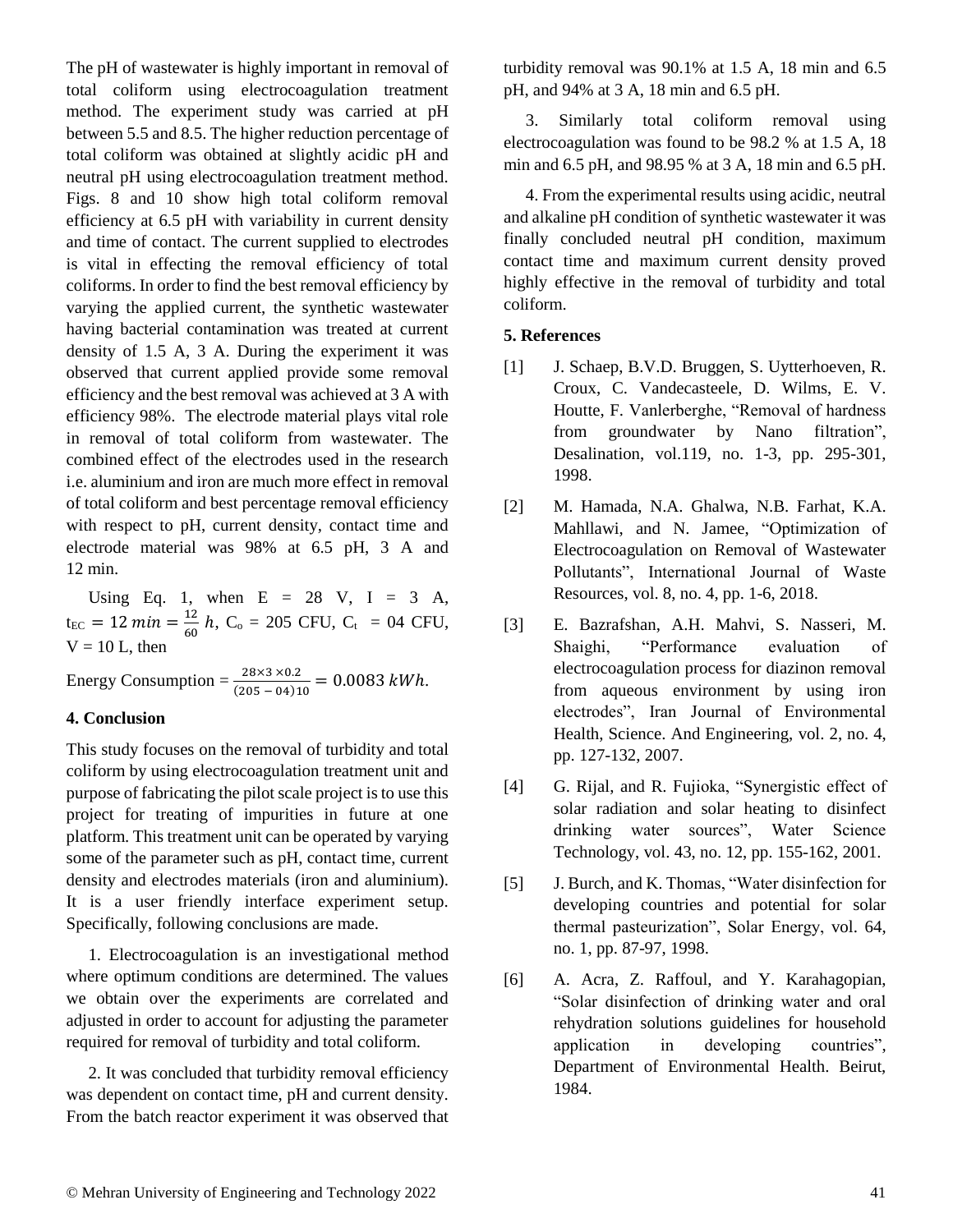- [7] K. Ulucan, H. A. Kabuk, F. Ilhan, and U. Kurt, "Electrocoagulation process application in bilge water treatment using response surface methodology" International Journal of Electrochemical Science, vol. 9, no. 5, pp. 2316- 2326, 2014.
- [8] N. A. Fagnekar, and S. Mane, "Removal of turbidity using electrocoagulation", International Journal of Research in Engineering and Technology, vol. 4, no. 6, pp. 537-543, 2015.
- [9] K. Walha, R. B. Amar, F. Quemeneur, and P. Jaouen, "Treatment by nano filtration and reverse osmosis of high salinity drilling water for seafood washing and processing", Desalination, vol. 219, no. 1-3, pp. 231-239, 2008.
- [10] HDR Engineering, Inc., "Handbook of public water systems", New York, John Wiley and Sons, 2nd Edition, 2001.
- [11] E. Yildiz, A. Nuhoglu, B. Keskinler, G. Akay, and B. Farizoglu, "Water softening in a cross flow membrane reactor", Desalination, vol. 159, no. 2, pp. 139-152, 2003.
- [12] K. Kumar, M. Arain, A. Channa, "Comparative study of solar inactivation of total coliforms through transparent plastic bottles and fabricated disinfection setup", Mehran University Research Journal of Engineering and Technology, vol. 38, no. 2, pp. 379-388, 2019.
- [13] J.S. Park, J.H. Song, K.H. Yeon, and S.H. Moon, "Removal of hardness ions from tap water using electro membrane processes", Desalination, vol. 202, no. 1-3, pp. 1-8, 2007.
- [14] S. Kawamura, "Integrated design and operation of water treatment facilities", John Wiley & Sons, New York, 2<sup>nd</sup> Edition, 2000.
- [15] N. Kabay, M. Demircioglu, E. Ersiiz, and I. Kurucaovali, "Removal of calcium and magnesium hardness by Electro dialysis", Desalination, vol. 149, no. 1-3, pp. 343-349, 2002.
- [16] R. B. Ramesh, N. S. Bhadrinarayana, S. B. K. M. Meera, and N. Anantharaman, "Treatment of tannery Waste water by electrocoagulation", Journal of the University Chemical Technology and Metallurgy, vol. 42, no. 2, pp. 201-206, 2007.
- [17] Y. Xiong, P.J. Strunk, H. Xia, X. Zhu, and H.T. Karlsson, "Treatment of dye wastewater containing acid orange II using a cell with threephase three-dimensional electrode", Water Research , vol. 35, no. 17, pp. 4226-4230, 2001.
- [18] T. K. Kim, C. Park, E.B. Shin, and S. Kim, "Decolonization of disperse and reactive dyes by continuous electrocoagulation process", Desalination, vol. 150, no. 2, pp. 165-175, 2002.
- [19] J.A.G. Gomes, P. Daida, M. Kesmez, M. Weir, H. Moreno, J. R. Parga, G. Irwin, H. McWhinney, T. Grady, E. Peterson, and D. L. Cocke, "Arsenic removal by electrocoagulation using combined Al–Fe electrode system and characterization of products", Journal of Hazardous Materials, vol. 139, pp. 220–231, 2007.
- [20] A. M. Hector, L. C. David, A.G. G. Jewel, P. Morkovsky, "Electrocoagulation mechanism for COD removal", Separation and Purification Technology, vol. 56, no. 2, pp. 204–211, 2007.
- [21] M.K. Khosa, M.A.Jamal, A. Hussain, M. Muner, K.M. Zia, S. Hafeez, "Efficiency of aluminum and iron electrodes for the removal of heavy metals [(Ni (II), Pb (II), Cd (II)] by electrocoagulation method", Journal of the Korean Chemical Society, vol. 57, no. 3, pp. 316- 321, 2013.
- [22] J. C. Agunwamba, I. T. Tenebe, and P.C. Emenike, "Effect of disinfectants on aerobic sewage degradation using dettol and izal as case study", Int. J. Struct. and Civil Engg. Res. vol. 2, no. 4, pp. 184-194, 2013.
- [23] D. Ghernaout, A. Badis, A. Kellil, B. Ghernaout, "Application of electrocoagulation in Escherichia coli culture and two surface waters", Desalination, vol. 219, no. 1–3, pp. 118-125, 2008
- [24] W. Jamal, and M.A. Siddiqui, "Effect of water depth and still orientation on productivity for passive solar distillation", International Journal of Engineering Resources and Application, vol. 2, no. 2, pp. 1659–1665, 2012.